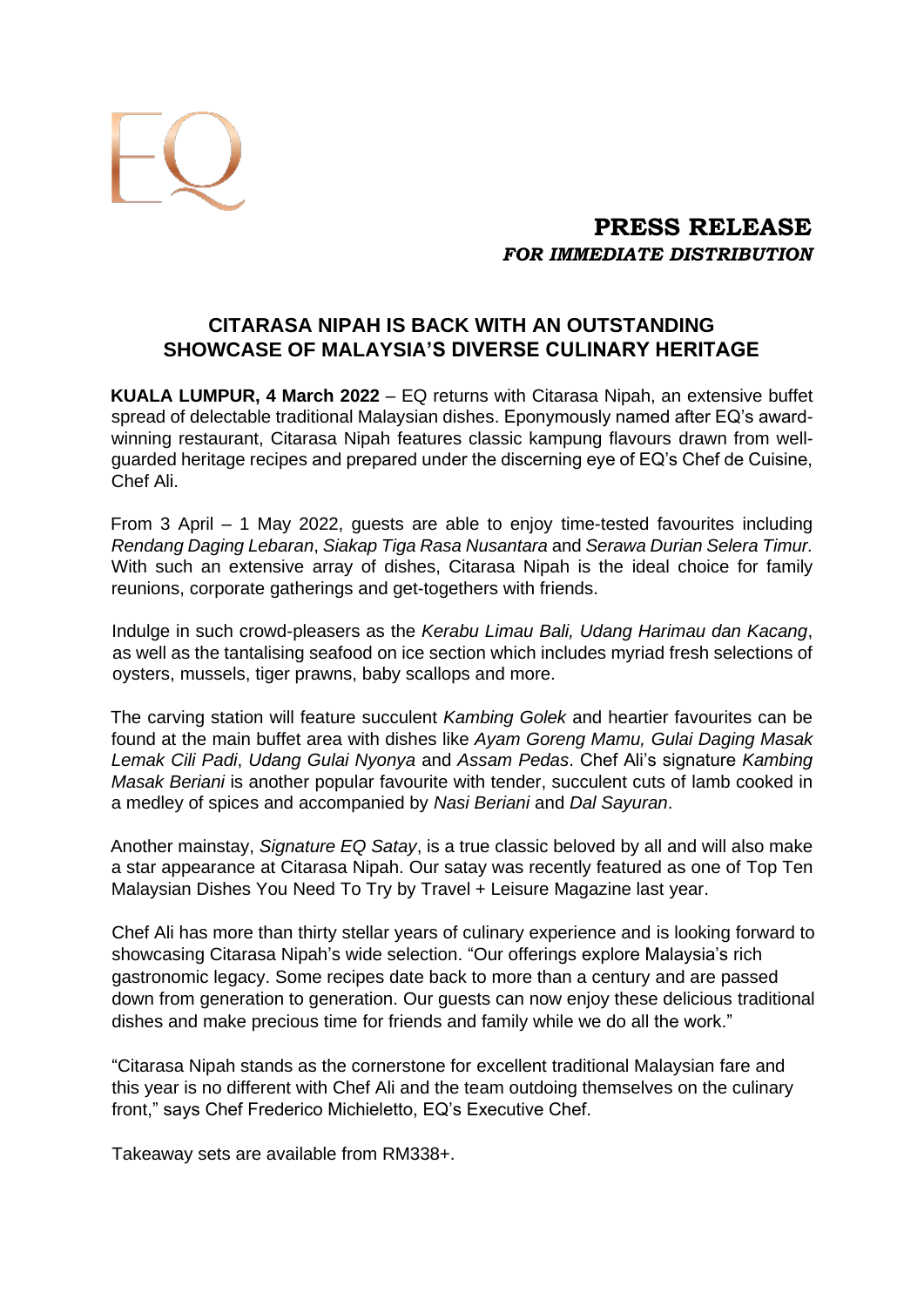Premium Nipah Collection hampers will also be available for sale featuring EQ's limited edition *sampul* Raya and a host of goodies starting from RM288+. They are:

**Kenanga Lestari RM288+** | Three jars of house-made Raya cookies, dodol asli, mini Signature BOH tea, EQ special edition *sampul* Raya

**Rindu Seroja RM388+** | Premium dates, two jars of house-made Raya cookies, *kek lapis*, mini Signature BOH tea, EQ special edition *sampul* Raya.

**Seri Tanjung RM688+** | Sparkling juice, imported date vinegar, premium assorted chocolate-coated dates, premium dates, Exquisite BOH tea, two jars of house-made Raya cookies, kek lapis, dodol asli, three-tier tiffin carrier, EQ special edition sampul Raya.

**Kasih Cempaka RM888+** | Sparkling juice, imported date vinegar, premium assorted chocolate-coated dates, premium dates, Signature BOH tea, three jars of house-made Raya cookies, Naturale premium honey, *kek lapis*, *dodol asli*, exclusive Nala shopping tote, EQ special edition *sampul* Raya.

### **Opening Hours**

Citarasa Nipah is available at Nipah from 3 April to 1 May 2022, daily from 6.30PM – 10.30PM.

### **Early Bird Vouchers**

• RM168+ per adult Redemption Period: 3 - 7 April 2022 and 29 April - 1 May 2022 Available for sale from now until 2 April 2022

## **Group Vouchers**

• RM188+ per adult Minimum of 20 vouchers required Redemption Period: 3 April – 1 May 2022 Available for sale from now until 2 April 2022

## **Buffet Dinner**

- $\bullet$  3 April 1 May 2022
- RM208+ per adult | RM68+ per child age 6-12

Reservations are recommended. Guests may email [dineateqkl@kul.equatorial.com](mailto:dineateqkl@kul.equatorial.com) WhatsApp [+60122789239](https://api.whatsapp.com/send?phone=60122789239&text=Hello%20EQ!%20Tell%20me%20more%20about%20Citarasa%20Nipah) or book via TableApp: <https://www.tableapp.com/restaurant/nipah-eq-kuala-lumpur#/>

For link to high-res pictures, click:

[https://drive.google.com/drive/folders/1oNlWGsXbML3fAy1kQvPK1Of0HWhtkn2C?usp=](https://drive.google.com/drive/folders/1oNlWGsXbML3fAy1kQvPK1Of0HWhtkn2C?usp=sharing) [sharing](https://drive.google.com/drive/folders/1oNlWGsXbML3fAy1kQvPK1Of0HWhtkn2C?usp=sharing)